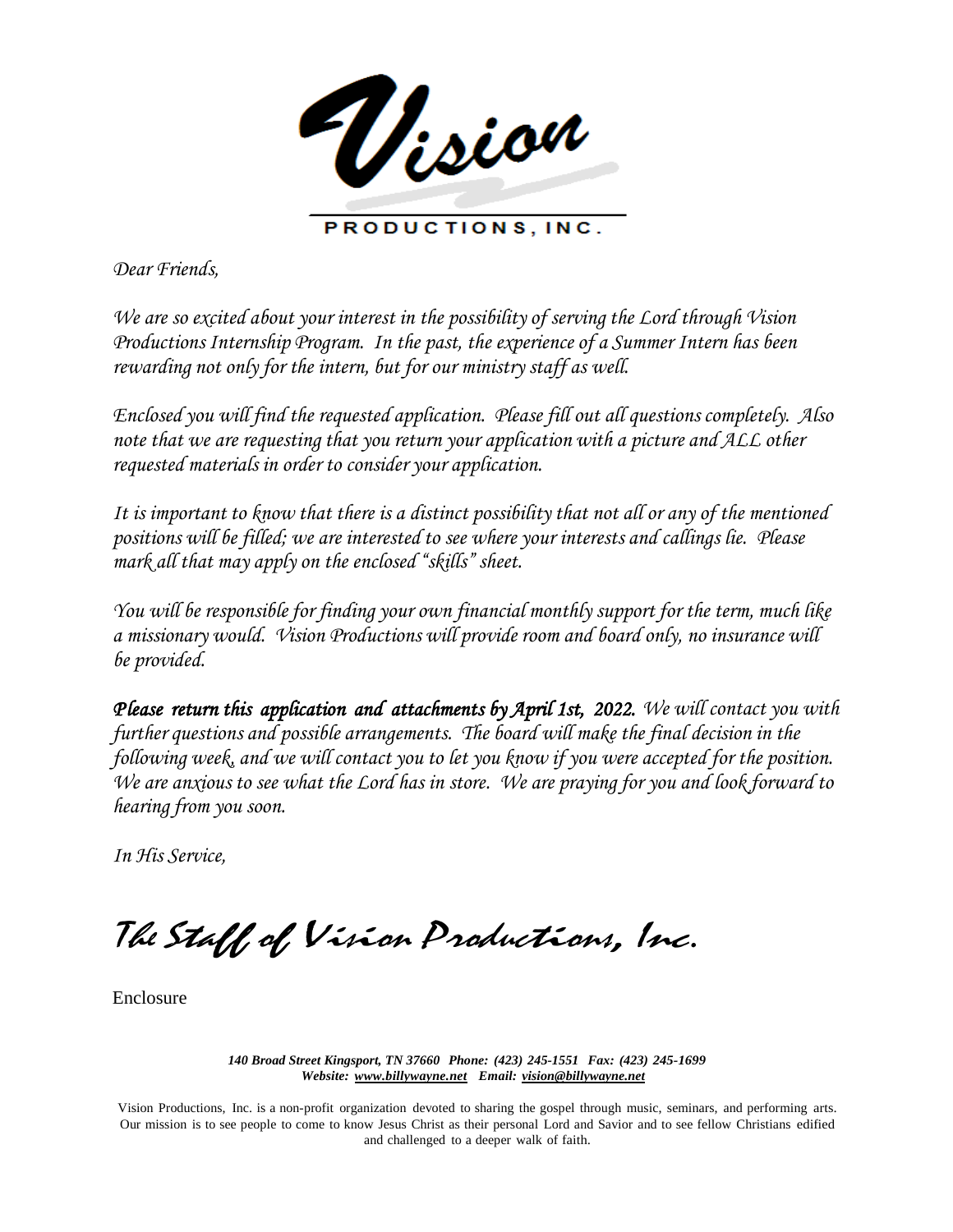Vision PRODUCTIONS, INC.

# **Summer Intern Application**

General Information

|                                                                                                                                                                                                                                         | Name: Date: Date:                                        |                       |  |
|-----------------------------------------------------------------------------------------------------------------------------------------------------------------------------------------------------------------------------------------|----------------------------------------------------------|-----------------------|--|
|                                                                                                                                                                                                                                         |                                                          |                       |  |
|                                                                                                                                                                                                                                         |                                                          |                       |  |
|                                                                                                                                                                                                                                         |                                                          |                       |  |
|                                                                                                                                                                                                                                         | Work Phone Number: Mone Phone Number: Mone Phone Number: |                       |  |
|                                                                                                                                                                                                                                         | Occupation: Employer: Employer:                          |                       |  |
| Current Work Status: Part Time                                                                                                                                                                                                          |                                                          | Student____           |  |
| Marital Status: Single____                                                                                                                                                                                                              | Married                                                  | Separated/Divorced___ |  |
| Education<br>High School: Year Graduated: Year Graduated:                                                                                                                                                                               |                                                          |                       |  |
| College: Year Graduated:                                                                                                                                                                                                                |                                                          |                       |  |
| Degree: <u>Degree:</u> <b>Degree: Contract Contract Contract Contract Contract Contract Contract Contract Contract Contract Contract Contract Contract Contract Contract Contract Contract Contract Contract Contract Contract Cont</b> |                                                          |                       |  |
| What Church Do You Attend:                                                                                                                                                                                                              |                                                          |                       |  |
| Pastor/Youth Directors Name: Telephone: Telephone:                                                                                                                                                                                      |                                                          |                       |  |
|                                                                                                                                                                                                                                         |                                                          |                       |  |
|                                                                                                                                                                                                                                         |                                                          |                       |  |
| Supporter's Telephone:                                                                                                                                                                                                                  |                                                          |                       |  |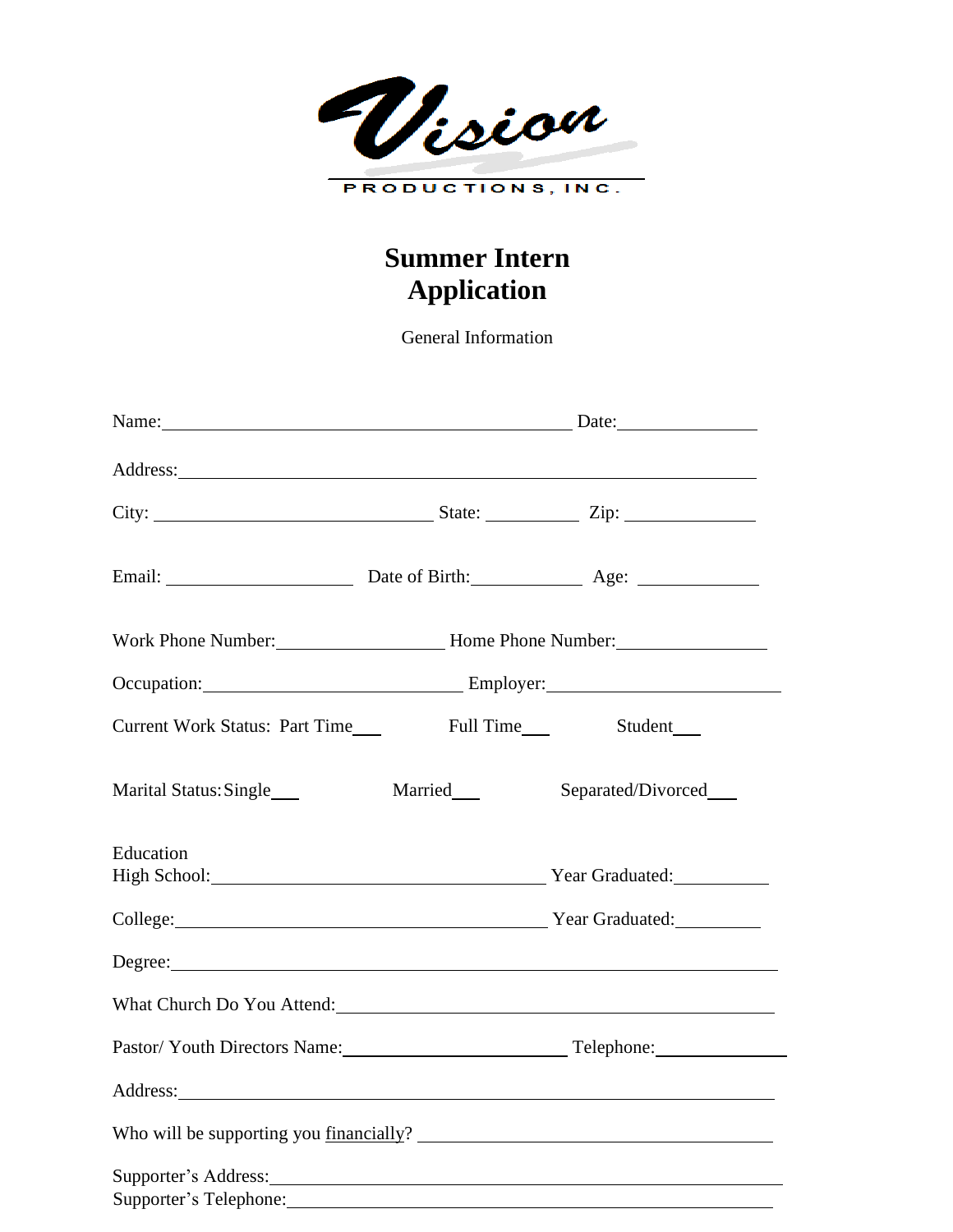# **PERSONAL**

*(Any answers given in any of the below sections may be continued on the back of any sheets)*

Please write a brief testimony about how you became a Christian (include dates):

Briefly write about significant events in your life that have impacted you spiritually:

How would you describe your spiritual walk now?

What do you do when you have conflict with someone? How do you handle confrontation?

# **LEGAL /LIFESTYLE CONCERNS**

Are you using illegal drugs? \_\_Yes \_\_No

Have you ever gone through treatment for alcohol or drug use? If yes, please describe:

What is your view on drinking alcohol?

Have you ever been arrested and/or convicted of a crime (any crime, including any sexual convictions)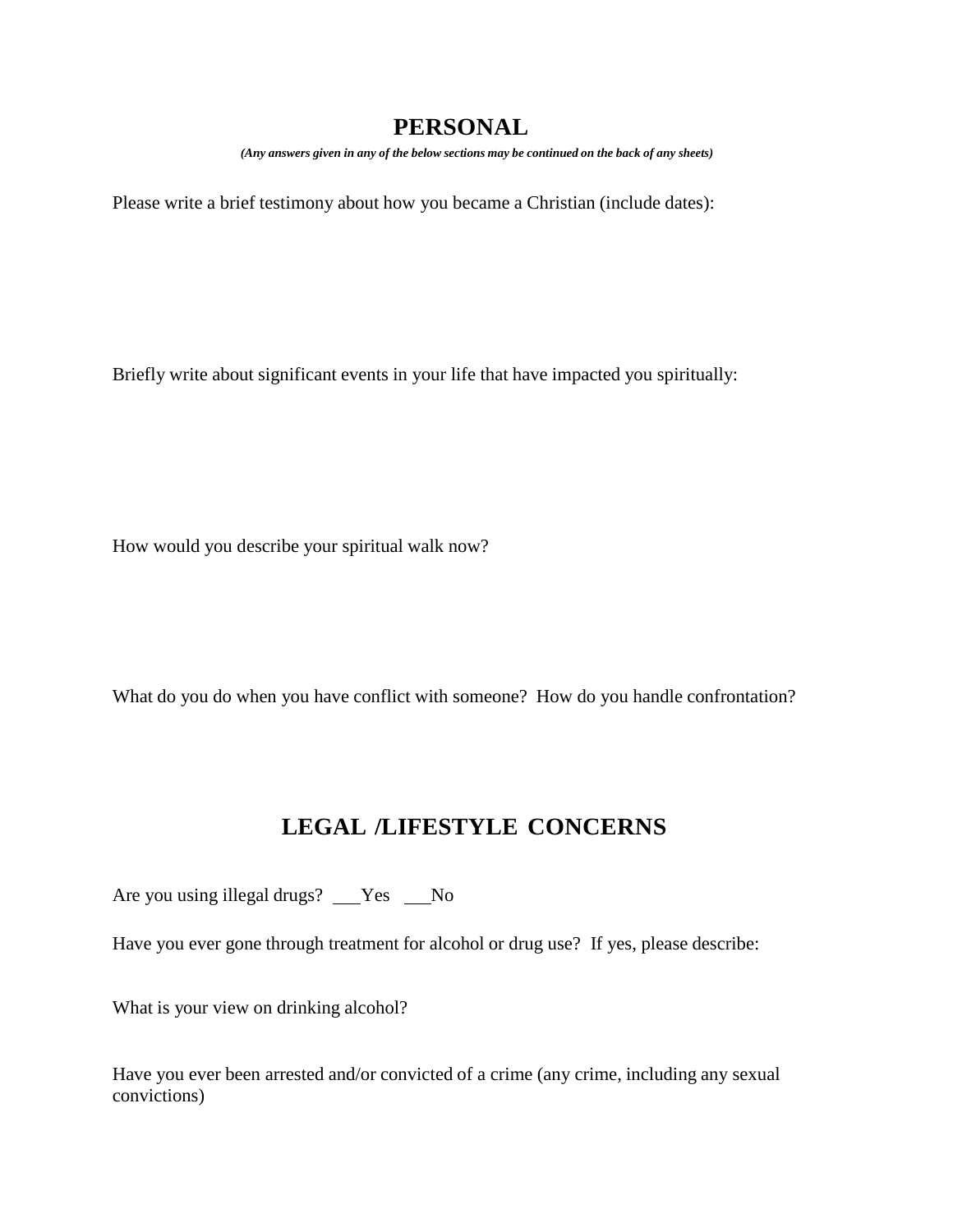### **MINISTRY**

How long have you attended church?

What other ministry/church experiences are you involved in?

What spiritual gifts do you feel you have and how would you like to use them as Vision Productions Intern?

What areas of ministry do you feel God could use you?

Why do you want to work with Vision Productions, Inc.?

What are some of your expectations of Vision Productions and Staff?

**Please Include the Following:** \*Recent Photo \*Skills Sheet \*Application \*Signed Commitment Sheet \*Letter of Recommendation from Pastor or Youth Pastor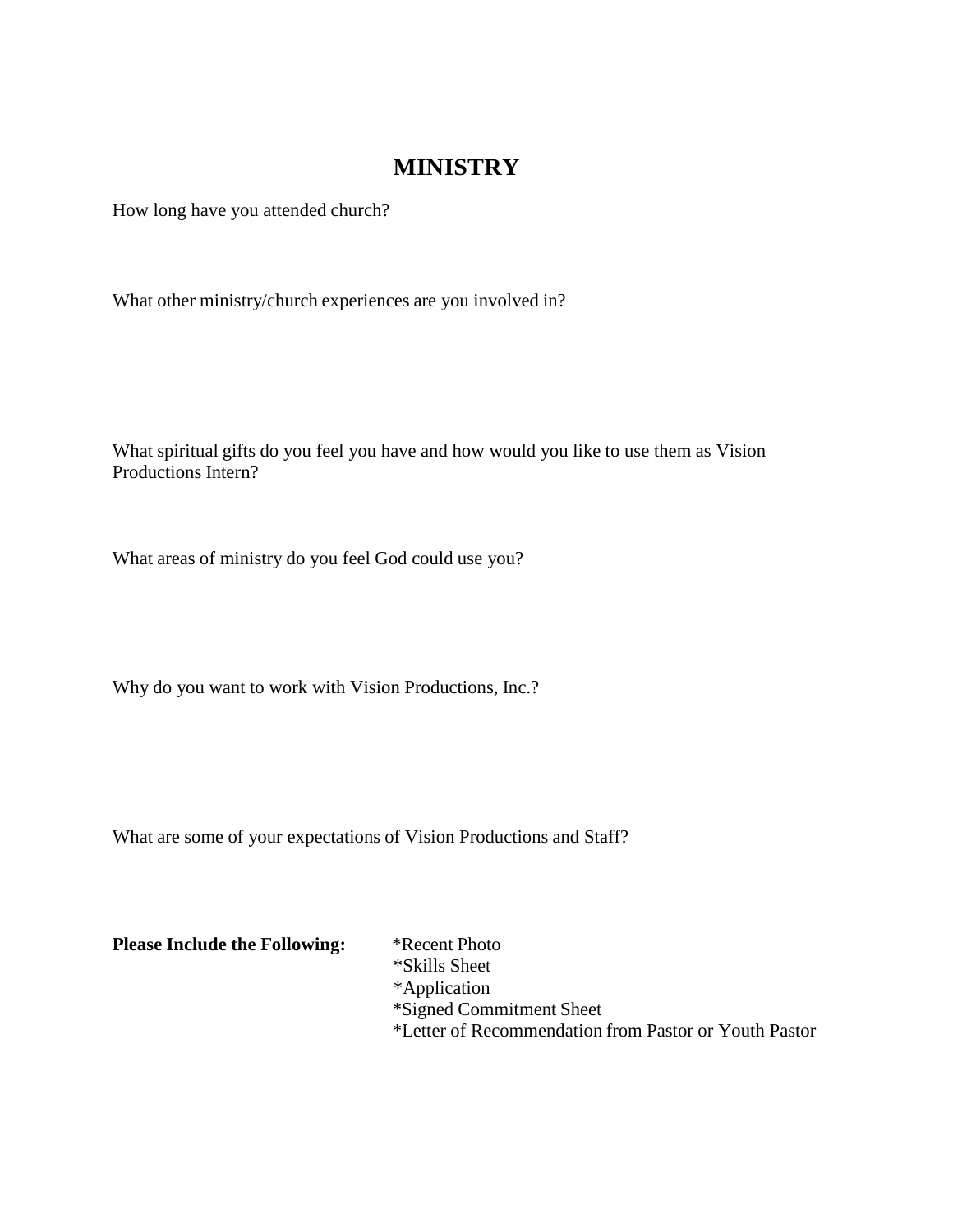### **Vision Productions, Inc. Intern Commitment**

- $v \Box$  I believe the Bible to be the inspired, infallible, word of God. Given to me from old through the Prophets and Apostles without any mixture of error.
- $v \Box$  I believe there is one God. He is eternal, omnipotent, omniscient, and immutable. He exists in three persons, the Father, Son, and Holy Spirit.
- $v \Box$  I believe in the Deity of the Lord Jesus Christ, in His virgin birth, in His sinless life, in His miracles, in His substitutionary atonement for a lost and sinful world by the shedding of His blood on the cross of Calvary, in His bodily resurrection, in His ascension to the right hand of the Father, and in His personal return in power and glory.
- $v \Box$  I believe that everyone is born lost and in need of God's gift of salvation. I further believe that this gift is available only through the shed blood of Jesus by the regenerating power of the Holy Spirit.
- $v \Box$  I believe every Christian is indwelt by the Holy Spirit and called to serve and live a Holy life through His indwelling power.
- $v \Box$  I believe in the resurrection of both the saved and the lost. The saved will be resurrected to life everlasting and the lost to eternal death and hell in the lake of fire.

|      | Signature |
|------|-----------|
| Date |           |

The information contained in this application is correct to the best of my knowledge. I, undersigned, give my authorization to Vision Productions or its representatives to release any and all records or information relating working with minors.

I understand that the personal information will be held confidential by the Vision Productions staff and board members.

Signature: Date:

**Please return application along with requested materials to Vision Productions:**

Vision Productions, Inc. 140 Broad Street Kingsport, TN 37660